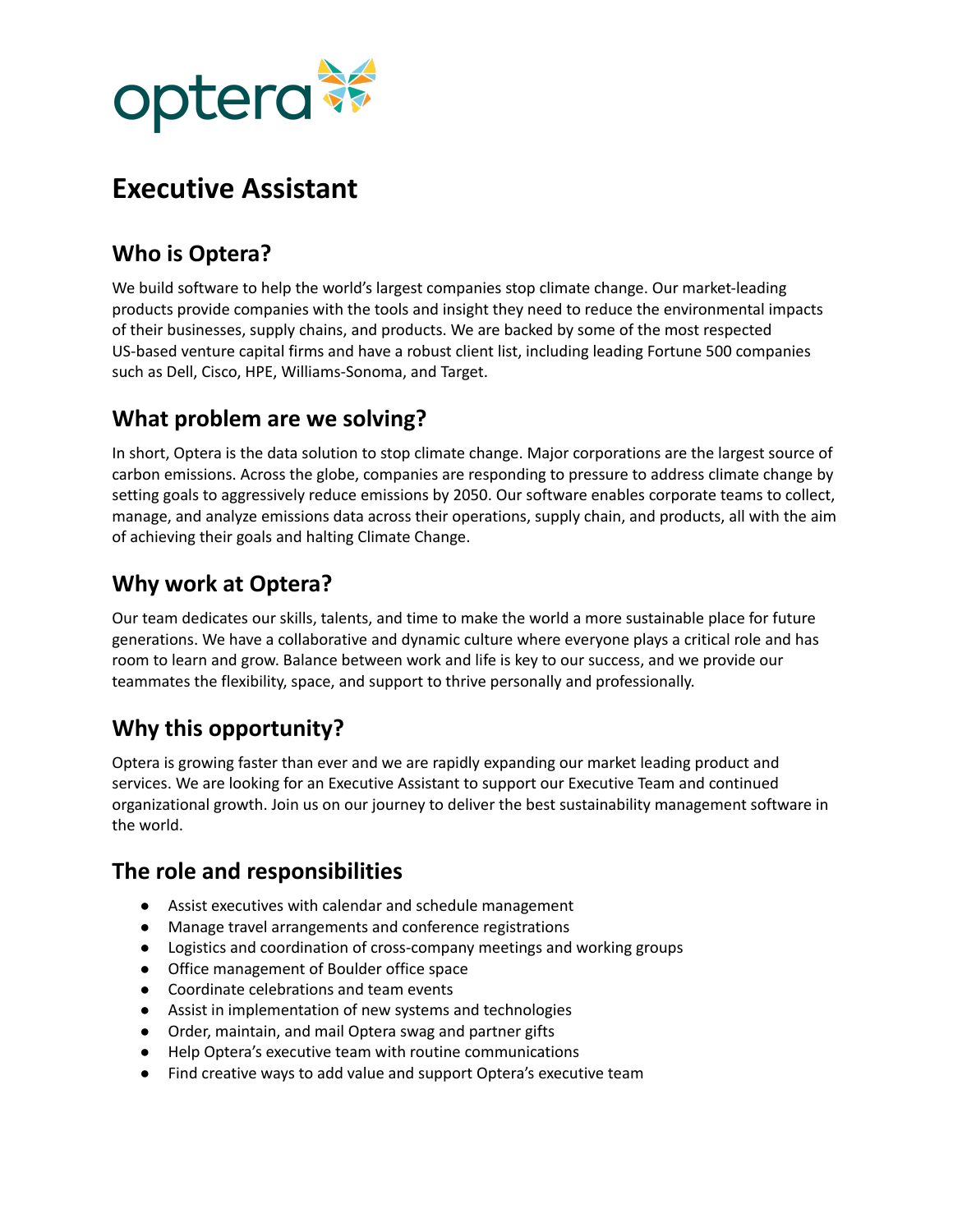#### **Your qualities**

- Pro-active team member who is consistently looking for ways to add value and provide support
- A people person who enjoys developing relationships
- Comfort with ambiguity and a willingness to adjust role as company and team needs evolve
- An ability to "manage up" and communicate effectively with C level management both internally and externally
- Demonstrated ability to communicate verbally and by writing in a professional and respectful manner with customers, vendors, and staff
- Strong commitment to honesty, discretion, and confidentiality

#### **Your experience/qualifications**

- Prior experience in event management, project management or as an Executive Assistant
- Well organized and experienced at managing multiple priorities simultaneously
- Proven ability to learn quickly

#### **Nice to have**

- Interest in Sustainability
- Prior involvement in a growing startup

## **Commitment to Diversity and Inclusion**

Optera is committed to creating a diverse environment that is safe and welcoming to all. We are proud to be an equal opportunity employer. All qualified applicants will receive consideration for employment without regard to race, color, religion, gender, gender identity or expression, sexual orientation, national origin, genetics, disability, age, or veteran status. We take this very seriously and expect that you do too.

#### **Benefits**

- Unrestricted PTO and flexible work schedule
- Every other Friday off
- Health insurance including dental and vision
- Short and Long term Disability Insurance
- 12 weeks maternity/paternity leave (8 weeks paid)
- Wellness budget
- Budget for home/office workstation
- Professional development budget
- 401k with 3% company match and ESG investment options
- Company-wide Bonus program
- Colorado Eco-pass (regional bus pass)
- Team happy hours, hikes/bike rides, and ping-pong

Location: Boulder, CO Position: Full-time Base Salary: \$55,000 to \$75,000 plus bonus